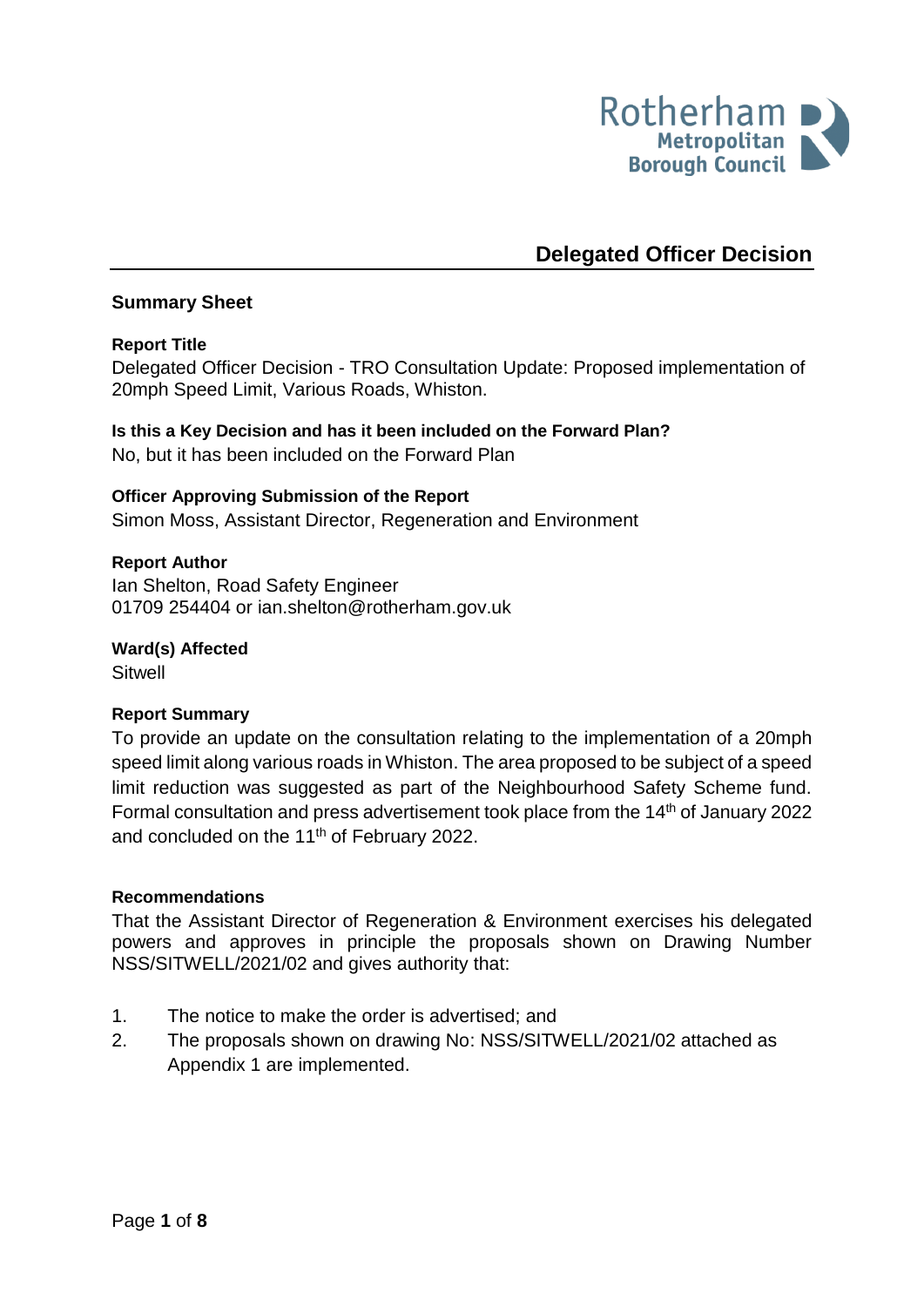# **List of Appendices Included**

Appendix 1 Drawing No. NSS/SITWELL/2021/02 Appendix 2 Resident Consultation Letter Appendix 3 Part A Initial Equality Screening Assessment Appendix 4 Carbon Impact Assessment

#### **Background Papers**

The scheme was reported to Cabinet Members on 19<sup>th</sup> July 2021 as part of the Transportation Capital Investment Programme Report 2021/22 (Additional Scheme Approval).

**Consideration by any other Council Committee, Scrutiny or Advisory Panel** Cabinet – 19 July 2021

**Council Approval Required** No

**Exempt from the Press and Public** No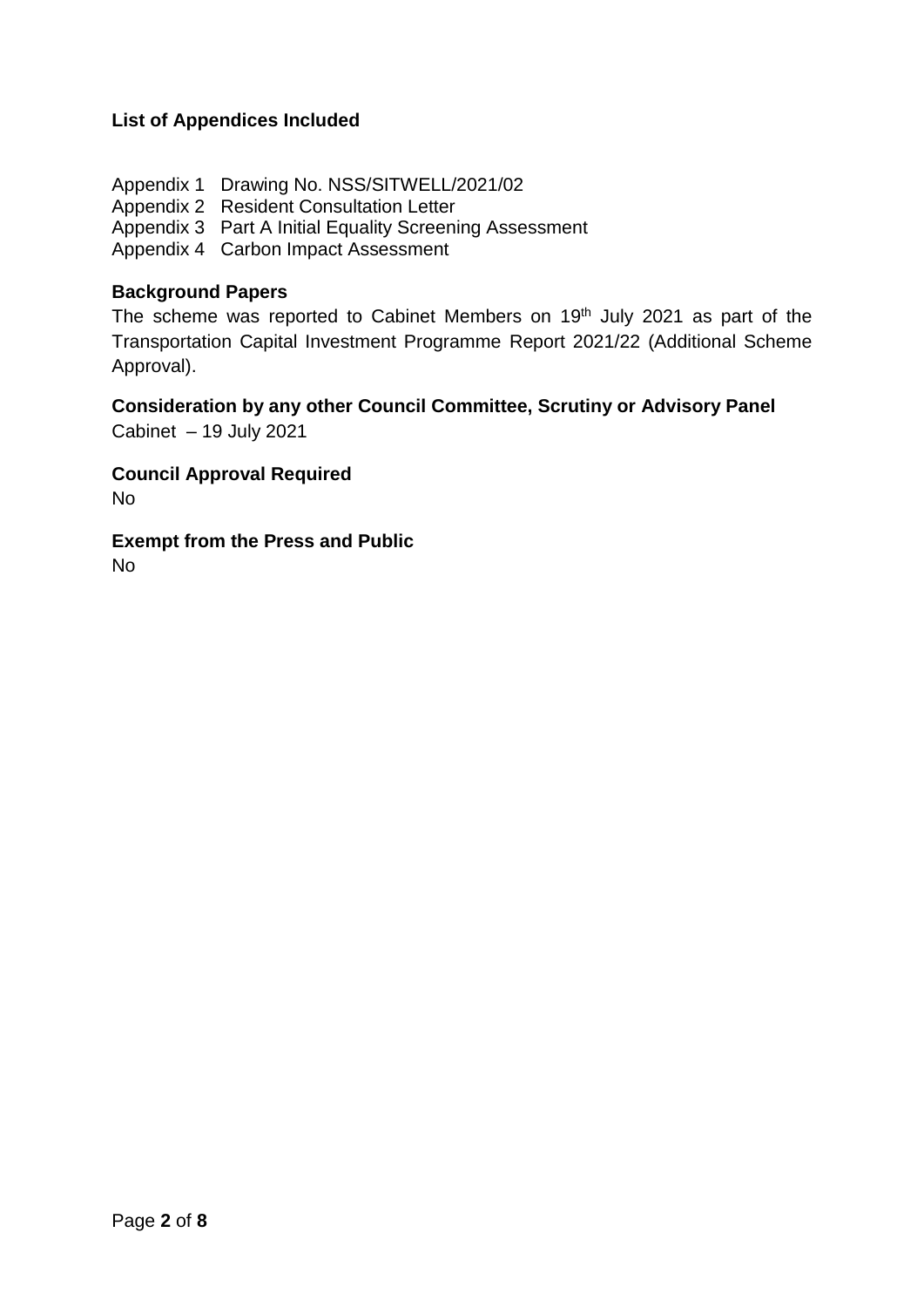**Title:** Delegated Officer Decision - [TRO Consultation Update: Proposed](#page-0-0)  [implementation of 20mph Speed Limit,](#page-0-0) Various Roads, Whiston. **Delegated** Officer Decision - [TRO Consultation Update: Proposed implementation of](#page-0-0)  [20mph Speed Limit,](#page-0-0) Various Roads, Whiston.

| 1.  | <b>Background</b>                                                                                                                                                                                                                                                                                                                                                                                                    |                                                                                                                                                                                                                                                                                                                                                                                                        |            |         |                           |  |
|-----|----------------------------------------------------------------------------------------------------------------------------------------------------------------------------------------------------------------------------------------------------------------------------------------------------------------------------------------------------------------------------------------------------------------------|--------------------------------------------------------------------------------------------------------------------------------------------------------------------------------------------------------------------------------------------------------------------------------------------------------------------------------------------------------------------------------------------------------|------------|---------|---------------------------|--|
| 1.1 |                                                                                                                                                                                                                                                                                                                                                                                                                      | The scheme has been developed following a suggestion made to the<br>Neighbourhood Road safety scheme fund to provide measures to address<br>speeding.                                                                                                                                                                                                                                                  |            |         |                           |  |
|     |                                                                                                                                                                                                                                                                                                                                                                                                                      | The roads subject to the proposed 20mph limit are indicated on the location<br>plan Drawing Number: NSS/SITWELL/2021/02.                                                                                                                                                                                                                                                                               |            |         |                           |  |
|     | limit.                                                                                                                                                                                                                                                                                                                                                                                                               | This would comprise of speed limit signing at the entry to the roads proposed<br>to be subject to a 20mph speed limit, with repeater signs and 20mph roundel<br>road markings at the required spacings throughout. At the entry points the<br>20mph speed limit, terminal signing will be accompanied by red road surfaced<br>patches and 20mph roundel road markings to emphasise the change of speed |            |         |                           |  |
|     |                                                                                                                                                                                                                                                                                                                                                                                                                      | Information                                                                                                                                                                                                                                                                                                                                                                                            |            |         |                           |  |
|     |                                                                                                                                                                                                                                                                                                                                                                                                                      | Two seven-day traffic speed surveys have been undertaken to establish<br>speeds of vehicles using: Turner Lane and The Green, both surveys were<br>undertaken between 15 <sup>th</sup> and 21 <sup>st</sup> October 2020. The survey results can be<br>summarised as follows:                                                                                                                          |            |         |                           |  |
|     |                                                                                                                                                                                                                                                                                                                                                                                                                      | Location                                                                                                                                                                                                                                                                                                                                                                                               | Mean Speed | 85%ile  | <b>Traffic Volume</b>     |  |
|     |                                                                                                                                                                                                                                                                                                                                                                                                                      |                                                                                                                                                                                                                                                                                                                                                                                                        |            |         | (7x days/both directions) |  |
|     |                                                                                                                                                                                                                                                                                                                                                                                                                      | <b>Turner Lane</b>                                                                                                                                                                                                                                                                                                                                                                                     | 19.4mph    | 24.1mph | 2,325                     |  |
|     |                                                                                                                                                                                                                                                                                                                                                                                                                      | The Green                                                                                                                                                                                                                                                                                                                                                                                              | 19.6mph    | 24.3mph | 2,194                     |  |
|     | These results are commensurate with the proposed speed limit of 20mph as<br>set out in the Department for Transport document - Circular Road 01/2013<br>Setting of Local Speed Limits.                                                                                                                                                                                                                               |                                                                                                                                                                                                                                                                                                                                                                                                        |            |         |                           |  |
|     |                                                                                                                                                                                                                                                                                                                                                                                                                      | In the previous three years no injury collisions have been recorded by the<br>police within the scheme area.                                                                                                                                                                                                                                                                                           |            |         |                           |  |
| 1.2 |                                                                                                                                                                                                                                                                                                                                                                                                                      | Benefits of 20 mph zones and speed limits                                                                                                                                                                                                                                                                                                                                                              |            |         |                           |  |
|     | There is clear evidence of the effect of reducing traffic speeds on the reduction<br>of collisions and casualties, as collision frequency is less at lower speeds, and<br>where collisions do occur, there is a reduced risk of fatal and serious injury.<br>Research shows that on urban roads with low average traffic speeds any 1<br>mph reduction in average speed can reduce the collision frequency by around |                                                                                                                                                                                                                                                                                                                                                                                                        |            |         |                           |  |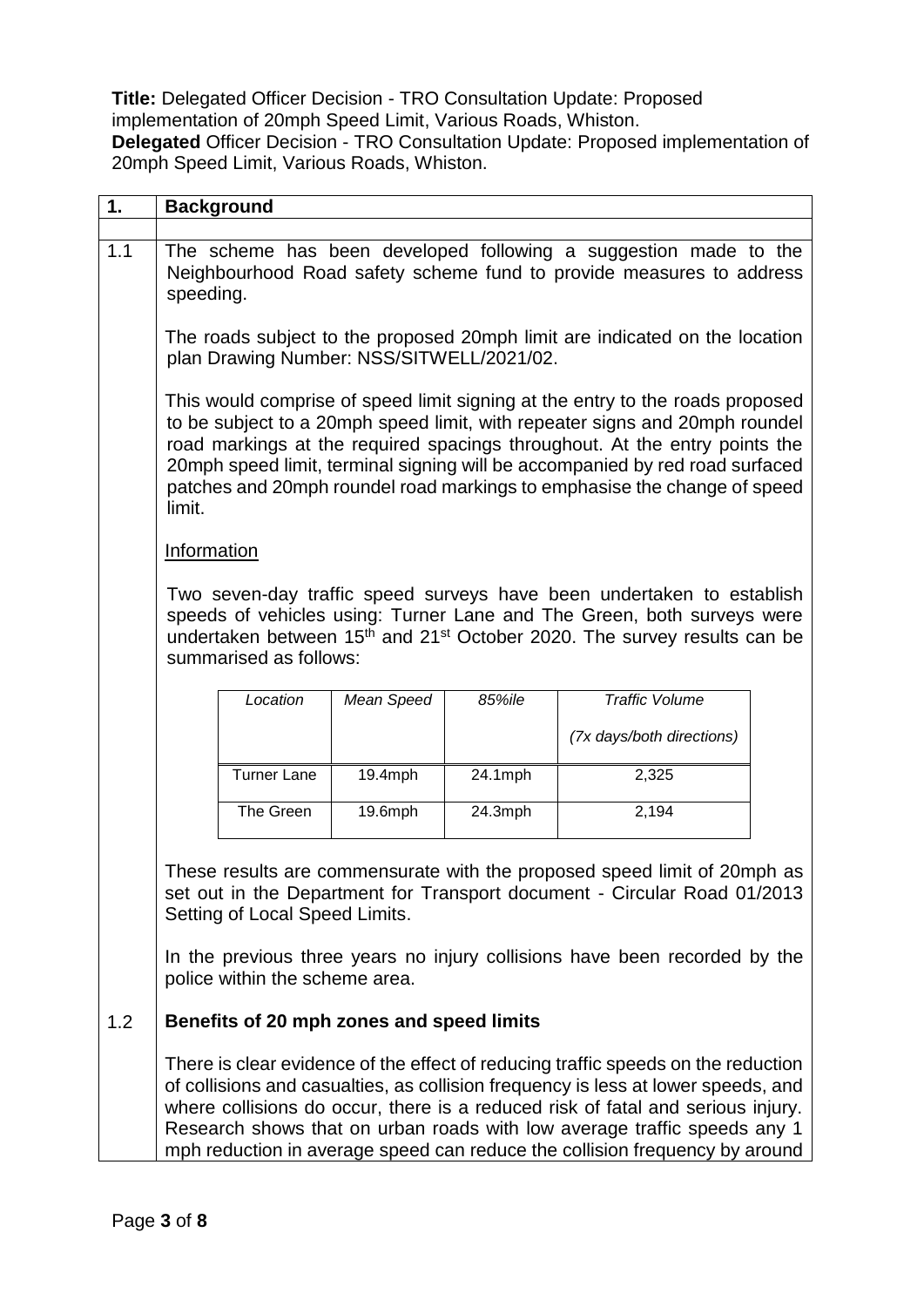|                                                                                                                                                                                                                                                                                                                                                               | 6%, so driving at 20 mph compared to 30 mph is likely to reduce the frequency                                                                                                                                                                                                                                                                                |  |  |  |  |
|---------------------------------------------------------------------------------------------------------------------------------------------------------------------------------------------------------------------------------------------------------------------------------------------------------------------------------------------------------------|--------------------------------------------------------------------------------------------------------------------------------------------------------------------------------------------------------------------------------------------------------------------------------------------------------------------------------------------------------------|--|--|--|--|
|                                                                                                                                                                                                                                                                                                                                                               | of collisions by 60%.                                                                                                                                                                                                                                                                                                                                        |  |  |  |  |
|                                                                                                                                                                                                                                                                                                                                                               | This reduction in speeds and collisions particularly benefits children, where<br>collisions can be reduced by up to two-thirds, and pedestrians who have a<br>greater chance of survival in collisions at lower speeds. There is no evidence<br>of migration of collisions and casualties to streets outside the zone.                                       |  |  |  |  |
|                                                                                                                                                                                                                                                                                                                                                               | The majority of the 20 mph zones and speed limits that have been introduced<br>in Rotherham were in response to an identified accident problem and include<br>traffic calming to make the zone/speed limit self-enforcing. Before and after<br>accident studies carried out on these schemes show that accidents have been<br>reduced by up to 100 per cent. |  |  |  |  |
|                                                                                                                                                                                                                                                                                                                                                               | In addition to improvements in road safety 20 mph schemes also:-                                                                                                                                                                                                                                                                                             |  |  |  |  |
| Reduce social exclusion. The disproportionate threat of death and injury<br>for pedestrians and cyclists is compounded by poverty and age. Poorer<br>neighbourhoods disproportionately bear the brunt of road danger. Child<br>pedestrians from poorer households are five times more likely to<br>become road casualties than their better off counterparts. |                                                                                                                                                                                                                                                                                                                                                              |  |  |  |  |
|                                                                                                                                                                                                                                                                                                                                                               | Restore the balance between motor traffic and communities by reducing<br>$\bullet$<br>noise and severance and increasing social interaction.                                                                                                                                                                                                                 |  |  |  |  |
|                                                                                                                                                                                                                                                                                                                                                               | Enable and encourage more walking and cycling which would help to<br>$\bullet$<br>cut congestion and reduce greenhouse gas emissions and fossil fuel<br>dependence                                                                                                                                                                                           |  |  |  |  |
|                                                                                                                                                                                                                                                                                                                                                               | Offer health benefits by enabling more walking and cycling, especially<br>by children, which would arguably do more than any other single<br>measure to defuse the health time bomb of obesity, diabetes and<br>coronary heart disease caused by sedentary lifestyles.                                                                                       |  |  |  |  |
|                                                                                                                                                                                                                                                                                                                                                               |                                                                                                                                                                                                                                                                                                                                                              |  |  |  |  |
| 2.                                                                                                                                                                                                                                                                                                                                                            | <b>Key Issues</b>                                                                                                                                                                                                                                                                                                                                            |  |  |  |  |
| 2.1                                                                                                                                                                                                                                                                                                                                                           | No objections to the proposal were received, however, one resident has<br>indicated that they do not support the proposals. (Details are indicated in item<br>4.4 of this report).                                                                                                                                                                           |  |  |  |  |
|                                                                                                                                                                                                                                                                                                                                                               |                                                                                                                                                                                                                                                                                                                                                              |  |  |  |  |
| 2.2                                                                                                                                                                                                                                                                                                                                                           | To introduce a 20mph speed limit it is a requirement that mean speeds are<br>already low, to reduce the likelihood of requests to the police for enforcement<br>action.                                                                                                                                                                                      |  |  |  |  |
|                                                                                                                                                                                                                                                                                                                                                               |                                                                                                                                                                                                                                                                                                                                                              |  |  |  |  |
| 2.3                                                                                                                                                                                                                                                                                                                                                           | Lower speeds are shown to either; lower the number of collisions or injury<br>severity and, reduce the likelihood further of injury collisions occurring.                                                                                                                                                                                                    |  |  |  |  |
| 3.                                                                                                                                                                                                                                                                                                                                                            | Options considered and recommended proposal                                                                                                                                                                                                                                                                                                                  |  |  |  |  |
|                                                                                                                                                                                                                                                                                                                                                               |                                                                                                                                                                                                                                                                                                                                                              |  |  |  |  |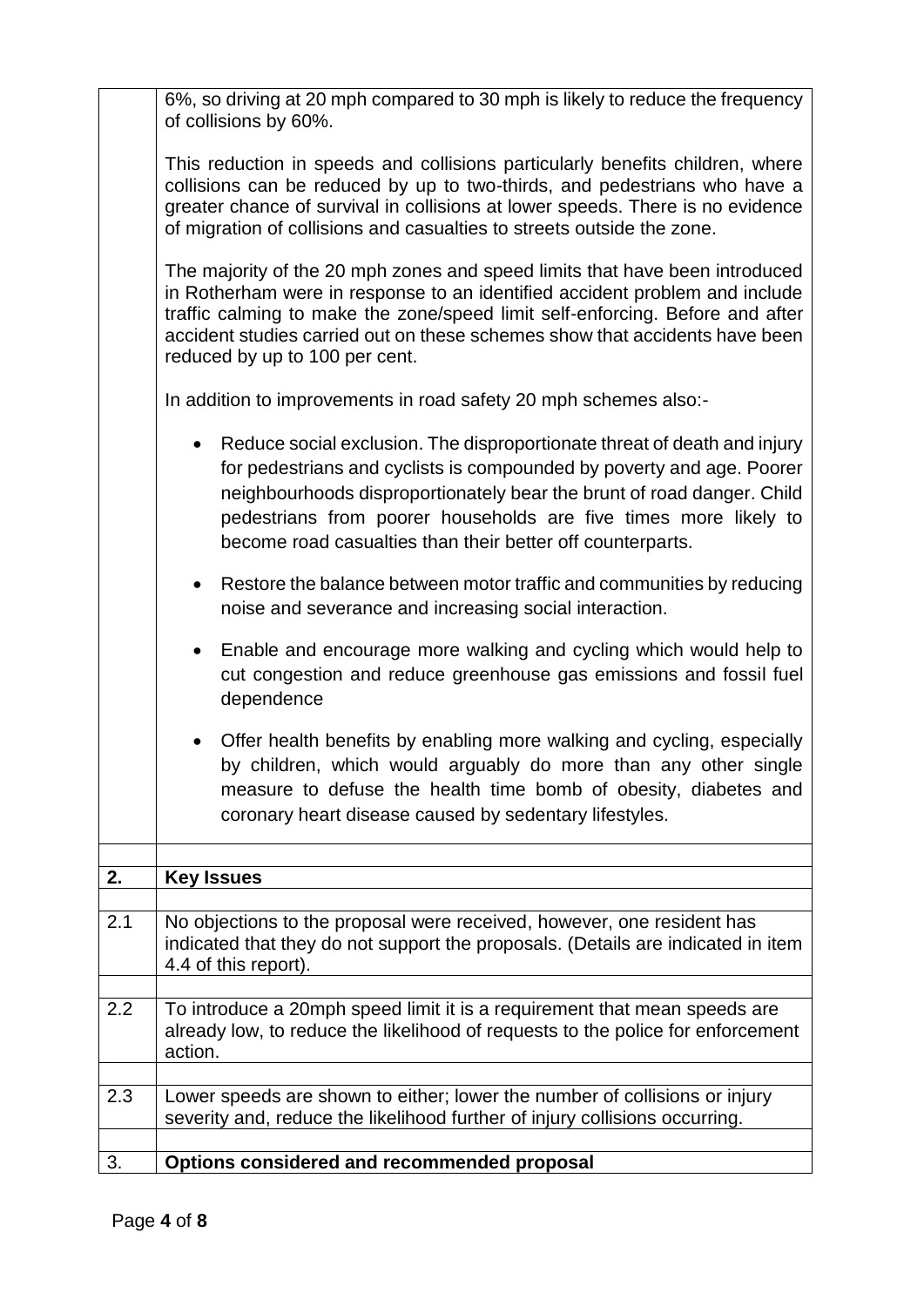| 3.1                                                                                                  |                                                                                                                                                                                                                                                                                                                          | Following the receipt of a submission to the Neighbourhood Road Safety<br>Schemes Programme Fund by Elected Members, via the Neighbourhood Co-<br>ordinator.                                                                                                                                                                                                                                                                                      |                                                                                                                                                                                                                                                                                                                                                                                                                                                                                                         |                                                                                                                                                                                                                                                              |  |
|------------------------------------------------------------------------------------------------------|--------------------------------------------------------------------------------------------------------------------------------------------------------------------------------------------------------------------------------------------------------------------------------------------------------------------------|---------------------------------------------------------------------------------------------------------------------------------------------------------------------------------------------------------------------------------------------------------------------------------------------------------------------------------------------------------------------------------------------------------------------------------------------------|---------------------------------------------------------------------------------------------------------------------------------------------------------------------------------------------------------------------------------------------------------------------------------------------------------------------------------------------------------------------------------------------------------------------------------------------------------------------------------------------------------|--------------------------------------------------------------------------------------------------------------------------------------------------------------------------------------------------------------------------------------------------------------|--|
| 3.2                                                                                                  | Traffic and speed surveys have been undertaken to assess the suitability of<br>the submission made and to support the introduction of a 20mph speed limit.                                                                                                                                                               |                                                                                                                                                                                                                                                                                                                                                                                                                                                   |                                                                                                                                                                                                                                                                                                                                                                                                                                                                                                         |                                                                                                                                                                                                                                                              |  |
| 3.3                                                                                                  | Other physical traffic calming measures were considered but would be<br>prohibitively expensive and in light of the speed survey data results are<br>potentially not required in this case.                                                                                                                              |                                                                                                                                                                                                                                                                                                                                                                                                                                                   |                                                                                                                                                                                                                                                                                                                                                                                                                                                                                                         |                                                                                                                                                                                                                                                              |  |
| 3.4                                                                                                  | Following investigations, a 20mph speed limit was considered to be viable<br>and proportionate and therefore a recommended treatment.                                                                                                                                                                                    |                                                                                                                                                                                                                                                                                                                                                                                                                                                   |                                                                                                                                                                                                                                                                                                                                                                                                                                                                                                         |                                                                                                                                                                                                                                                              |  |
| 4.                                                                                                   | <b>Consultation on proposal</b>                                                                                                                                                                                                                                                                                          |                                                                                                                                                                                                                                                                                                                                                                                                                                                   |                                                                                                                                                                                                                                                                                                                                                                                                                                                                                                         |                                                                                                                                                                                                                                                              |  |
| 4.1                                                                                                  | Formal consultations commenced on the $14th of$ January 2022 with a copy of<br>the notice placed in the Rotherham Advertiser, notices placed on street and<br>118 letters sent to residents, (a copy of this can be found at Appendix 2). The<br>formal consultation concluded on the 11 <sup>th of</sup> February 2022. |                                                                                                                                                                                                                                                                                                                                                                                                                                                   |                                                                                                                                                                                                                                                                                                                                                                                                                                                                                                         |                                                                                                                                                                                                                                                              |  |
|                                                                                                      |                                                                                                                                                                                                                                                                                                                          |                                                                                                                                                                                                                                                                                                                                                                                                                                                   |                                                                                                                                                                                                                                                                                                                                                                                                                                                                                                         |                                                                                                                                                                                                                                                              |  |
| 4.2                                                                                                  | No objections to the proposal were received, however, one resident has<br>indicated that they do not support the proposals. (Details are indicated in item<br>4.4 of this report).                                                                                                                                       |                                                                                                                                                                                                                                                                                                                                                                                                                                                   |                                                                                                                                                                                                                                                                                                                                                                                                                                                                                                         |                                                                                                                                                                                                                                                              |  |
| 4.3                                                                                                  |                                                                                                                                                                                                                                                                                                                          | Ward Councillors were consulted and were supportive of the proposal.<br>Councillor Griffin expressed a wish to see High Street included and will be<br>conferring with other Ward Members to submit this as a suggestion to a<br>future round of the Neighbourhoods Safety Scheme Fund. Councillor Fisher<br>suggested a specific location for signing and road markings within the<br>scheme area and these will be included at detailed design. |                                                                                                                                                                                                                                                                                                                                                                                                                                                                                                         |                                                                                                                                                                                                                                                              |  |
| Whiston Parish Council have been consulted and one Parish Councillor<br>4.4<br>responded as follows: |                                                                                                                                                                                                                                                                                                                          |                                                                                                                                                                                                                                                                                                                                                                                                                                                   |                                                                                                                                                                                                                                                                                                                                                                                                                                                                                                         |                                                                                                                                                                                                                                                              |  |
|                                                                                                      | No.<br>1                                                                                                                                                                                                                                                                                                                 | Date<br>14/02/2022                                                                                                                                                                                                                                                                                                                                                                                                                                | <b>Comment Received</b><br>Having lived in Whiston village for<br>more than forty years I am at a loss to<br>understand the reasoning and<br>purpose behind this proposed order.<br>All the roads in question carry an<br>extremely low volume of traffic, none<br>of them are main roads and Sorrell<br>Sykes Close and Well Lane are both<br>cul de sac that are so short you<br>probably couldn't accelerate to 20<br>mph before reaching the end of them.<br>Has a traffic survey been carried out? | Comment<br>The response to this<br>included answer to<br>the questions raised<br>regarding the<br>background to the<br>scheme and<br>rationale. It also<br>included that High<br>Street was to be<br>considered for<br>inclusion in a future<br>round of the |  |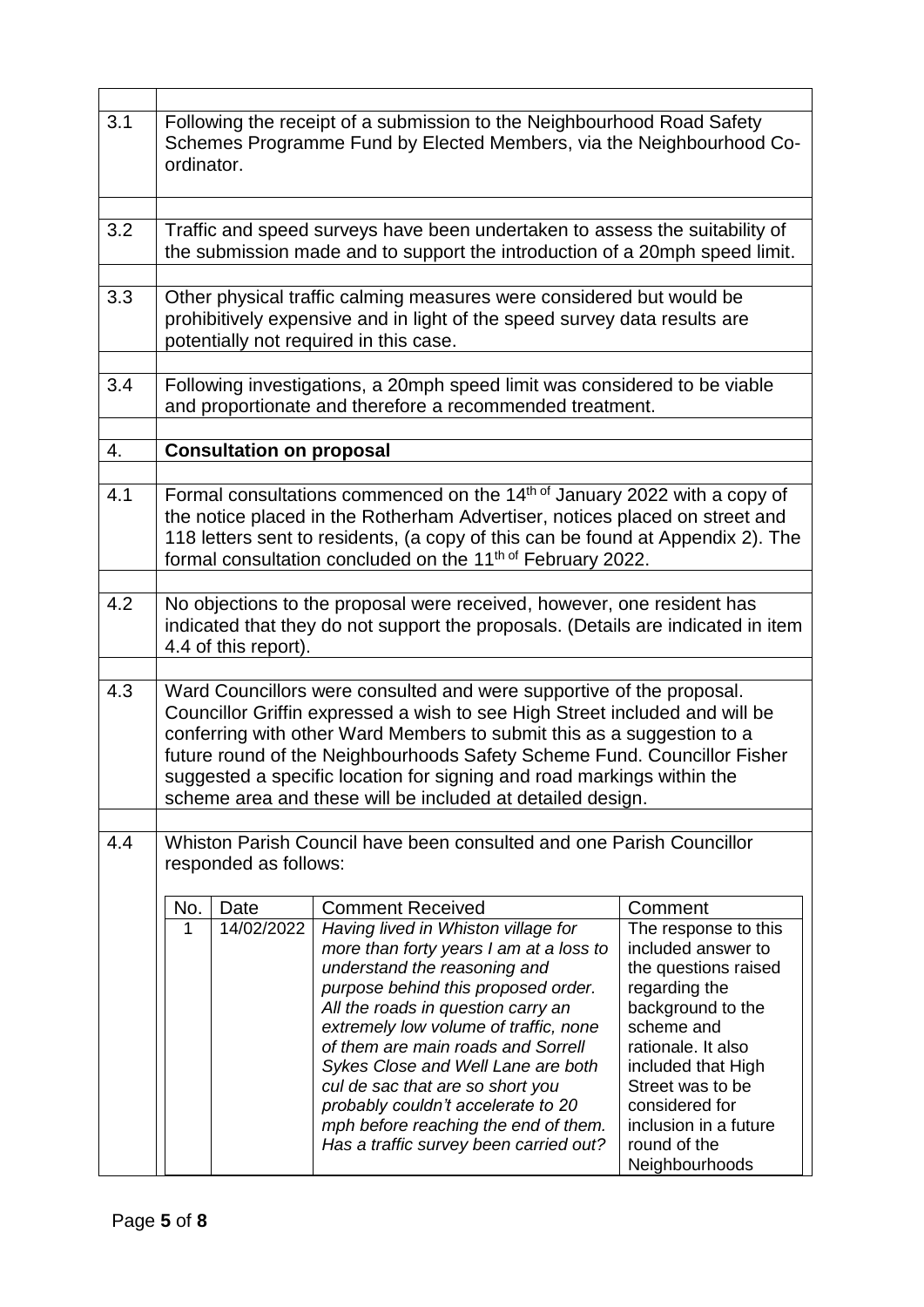|     | How can a proposed limit be enforced<br>or policed?<br>I am concerned that the centre of this<br>historic village is to be blighted with<br>large red areas painted on the<br>junctions and an ugly proliferation of<br>road signs.<br>The centre of Whiston village is not<br>an accident black spot and many of<br>the regular road users here are the<br>residents.<br>I feel that the proposal is a pointless<br>waste of resources, is not necessary<br>and that attention would be far better<br>spent dealing with the 'pinch point'<br>area on High Street by the Methodist<br>Church where the majority of<br>motorists are not aware that Highway<br>Code instruction to give way to<br>approaching traffic coming uphill.<br>As a resident and Parish Councillor in<br>Whiston I do not support the<br>proposed 20mph speed limit in<br>Whiston village. | <b>Safety Scheme</b><br>Programme.<br>(Note: The Parish<br>Councillor doesn't<br>reside in the area<br>proposed to be made<br>20mph) |  |  |
|-----|---------------------------------------------------------------------------------------------------------------------------------------------------------------------------------------------------------------------------------------------------------------------------------------------------------------------------------------------------------------------------------------------------------------------------------------------------------------------------------------------------------------------------------------------------------------------------------------------------------------------------------------------------------------------------------------------------------------------------------------------------------------------------------------------------------------------------------------------------------------------|--------------------------------------------------------------------------------------------------------------------------------------|--|--|
|     |                                                                                                                                                                                                                                                                                                                                                                                                                                                                                                                                                                                                                                                                                                                                                                                                                                                                     |                                                                                                                                      |  |  |
| 4.5 | South Yorkshire Police have been formally consulted and are content with<br>the proposal.                                                                                                                                                                                                                                                                                                                                                                                                                                                                                                                                                                                                                                                                                                                                                                           |                                                                                                                                      |  |  |
|     |                                                                                                                                                                                                                                                                                                                                                                                                                                                                                                                                                                                                                                                                                                                                                                                                                                                                     |                                                                                                                                      |  |  |
| 4.6 | The usual statutory consultations have been undertaken including<br>consultation with the local Ward Councillors and Cabinet Member following<br>approval of the scheme. No adverse comments were received.                                                                                                                                                                                                                                                                                                                                                                                                                                                                                                                                                                                                                                                         |                                                                                                                                      |  |  |
|     |                                                                                                                                                                                                                                                                                                                                                                                                                                                                                                                                                                                                                                                                                                                                                                                                                                                                     |                                                                                                                                      |  |  |
| 4.7 | One resident responded and requested that High Street was included in the<br>scheme. This was also raised by Councillor Griffin (see 4.3) and will be<br>considered for submission to a future round of the Neighbourhoods Road<br>Safety Scheme Programme.                                                                                                                                                                                                                                                                                                                                                                                                                                                                                                                                                                                                         |                                                                                                                                      |  |  |
| 5.  | Timetable and Accountability for Implementing this Decision                                                                                                                                                                                                                                                                                                                                                                                                                                                                                                                                                                                                                                                                                                                                                                                                         |                                                                                                                                      |  |  |
|     |                                                                                                                                                                                                                                                                                                                                                                                                                                                                                                                                                                                                                                                                                                                                                                                                                                                                     |                                                                                                                                      |  |  |
| 5.1 | If the recommendations are endorsed, then the scheme will be continued as<br>per the drawings contained in Appendix 1; and the TRO process will continue<br>with the order subsequently being made and 20mph speed limit<br>implemented.                                                                                                                                                                                                                                                                                                                                                                                                                                                                                                                                                                                                                            |                                                                                                                                      |  |  |
| 6.  | Financial and Procurement Advice and Implications (to be written by<br>the relevant Head of Finance and the Head of Procurement on behalf of<br>s151 Officer)                                                                                                                                                                                                                                                                                                                                                                                                                                                                                                                                                                                                                                                                                                       |                                                                                                                                      |  |  |
|     |                                                                                                                                                                                                                                                                                                                                                                                                                                                                                                                                                                                                                                                                                                                                                                                                                                                                     |                                                                                                                                      |  |  |
| 6.1 | It is proposed that the costs for drawing up relevant Orders, notices and<br>consultation arrangements and the cost of providing the road markings and                                                                                                                                                                                                                                                                                                                                                                                                                                                                                                                                                                                                                                                                                                              |                                                                                                                                      |  |  |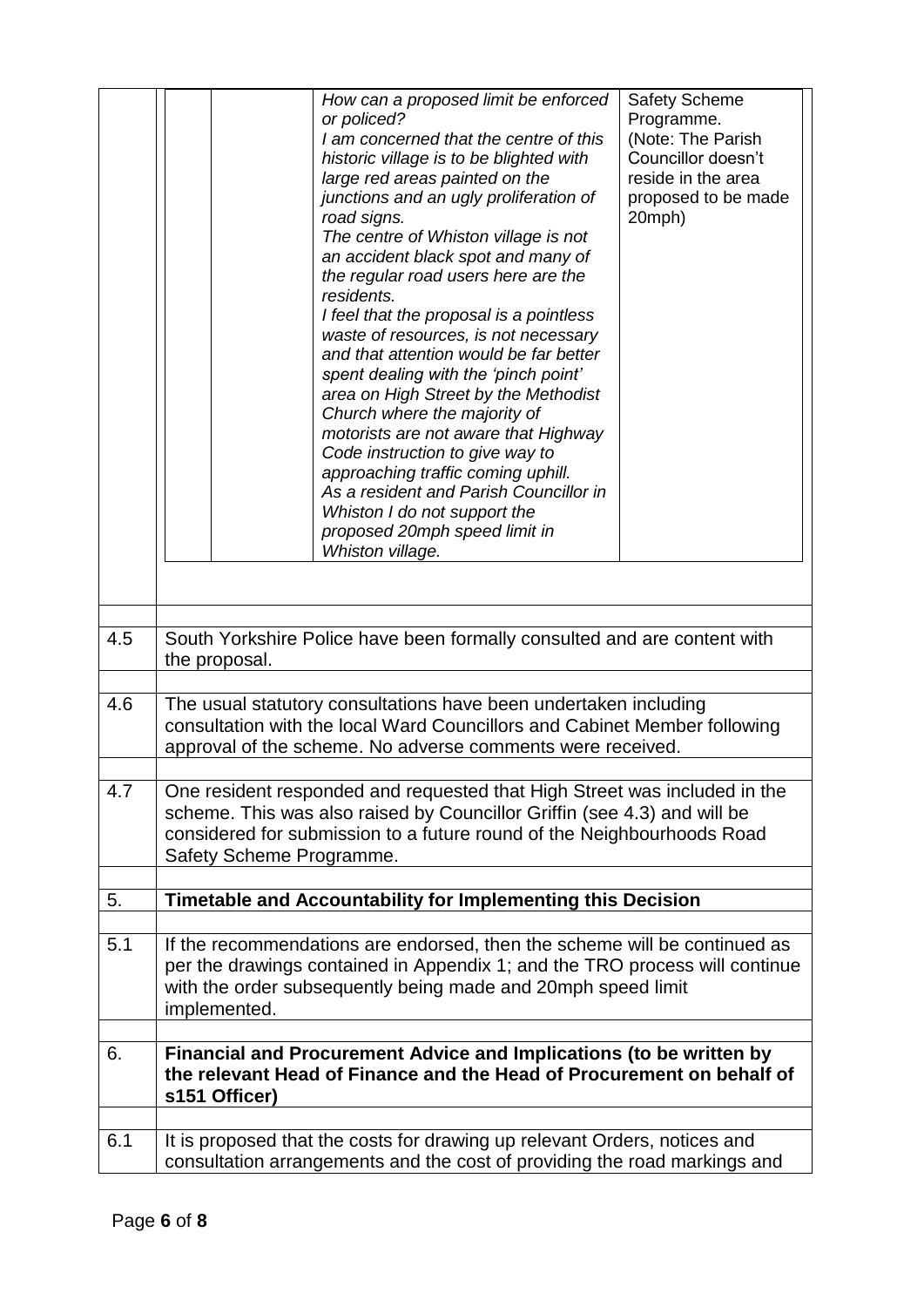|      | associated signing will be met from the Neighbourhood Road Safety                                                                                                                                                                                                                                                                                                                                                                                |  |  |  |
|------|--------------------------------------------------------------------------------------------------------------------------------------------------------------------------------------------------------------------------------------------------------------------------------------------------------------------------------------------------------------------------------------------------------------------------------------------------|--|--|--|
|      | Schemes Programme Fund. The estimated total cost for the project is                                                                                                                                                                                                                                                                                                                                                                              |  |  |  |
|      | £15,000.                                                                                                                                                                                                                                                                                                                                                                                                                                         |  |  |  |
|      |                                                                                                                                                                                                                                                                                                                                                                                                                                                  |  |  |  |
| 7.   | Legal Advice and Implications (to be written by Legal Officer on behalf<br>of Assistant Director Legal Services)                                                                                                                                                                                                                                                                                                                                 |  |  |  |
| 7.1  | Legal Services have prepared the statutory notices and if the proposal is                                                                                                                                                                                                                                                                                                                                                                        |  |  |  |
|      | supported for implementation, they will also make the traffic regulation order.<br>The Road Traffic Regulation Act 1984 allows the Council to make and vary<br>Traffic Regulation Orders to regulate the movement of vehicular traffic,<br>restrict or prohibit certain classes of vehicle and to improve the amenities of<br>an area.                                                                                                           |  |  |  |
|      | <b>Human Resources Advice and Implications</b>                                                                                                                                                                                                                                                                                                                                                                                                   |  |  |  |
| 8.   |                                                                                                                                                                                                                                                                                                                                                                                                                                                  |  |  |  |
| 8.1  | This scheme will be delivered through existing staff resources within the<br>Transportation and Highways Design Service within Planning, Regeneration<br>and Transportation. Specialist consultants will be used where required.                                                                                                                                                                                                                 |  |  |  |
| 9.   | Implications for Children and Young People and Vulnerable Adults                                                                                                                                                                                                                                                                                                                                                                                 |  |  |  |
|      |                                                                                                                                                                                                                                                                                                                                                                                                                                                  |  |  |  |
| 9.1  | Lower vehicle speeds should reduce the potential for collisions involving<br>children, young people, and vulnerable adults by shortening overall braking<br>and stopping distances by vehicles. This in turn will reduce the likelihood of<br>reported personal injury collisions on the highway for people within these<br>groups.                                                                                                              |  |  |  |
|      |                                                                                                                                                                                                                                                                                                                                                                                                                                                  |  |  |  |
| 10.  | <b>Equalities and Human Rights Advice and Implications</b>                                                                                                                                                                                                                                                                                                                                                                                       |  |  |  |
|      |                                                                                                                                                                                                                                                                                                                                                                                                                                                  |  |  |  |
| 10.1 | Reducing speeds in neighbourhoods can improve road safety through a<br>reduction in injury collisions but can also improve people's perception of<br>safety, thus removing major barriers to people walking or cycling. Lower<br>speed limits can improve a community's health and wellbeing through more<br>active living, resulting in environmental improvements such as less air and<br>noise pollution and safer, healthier neighbourhoods. |  |  |  |
|      |                                                                                                                                                                                                                                                                                                                                                                                                                                                  |  |  |  |
| 11.  | <b>Implications for Ward Priorities</b>                                                                                                                                                                                                                                                                                                                                                                                                          |  |  |  |
| 11.1 | This proposal has been developed through engagement with Ward Members<br>to address local Ward Priorities. Elected Members were asked for proposals<br>to develop schemes for assessment.                                                                                                                                                                                                                                                        |  |  |  |
| 12.  | <b>Implications for Partners</b>                                                                                                                                                                                                                                                                                                                                                                                                                 |  |  |  |
|      |                                                                                                                                                                                                                                                                                                                                                                                                                                                  |  |  |  |
| 12.1 | None                                                                                                                                                                                                                                                                                                                                                                                                                                             |  |  |  |
|      |                                                                                                                                                                                                                                                                                                                                                                                                                                                  |  |  |  |
| 13.  | <b>Risks and Mitigation</b>                                                                                                                                                                                                                                                                                                                                                                                                                      |  |  |  |
|      |                                                                                                                                                                                                                                                                                                                                                                                                                                                  |  |  |  |